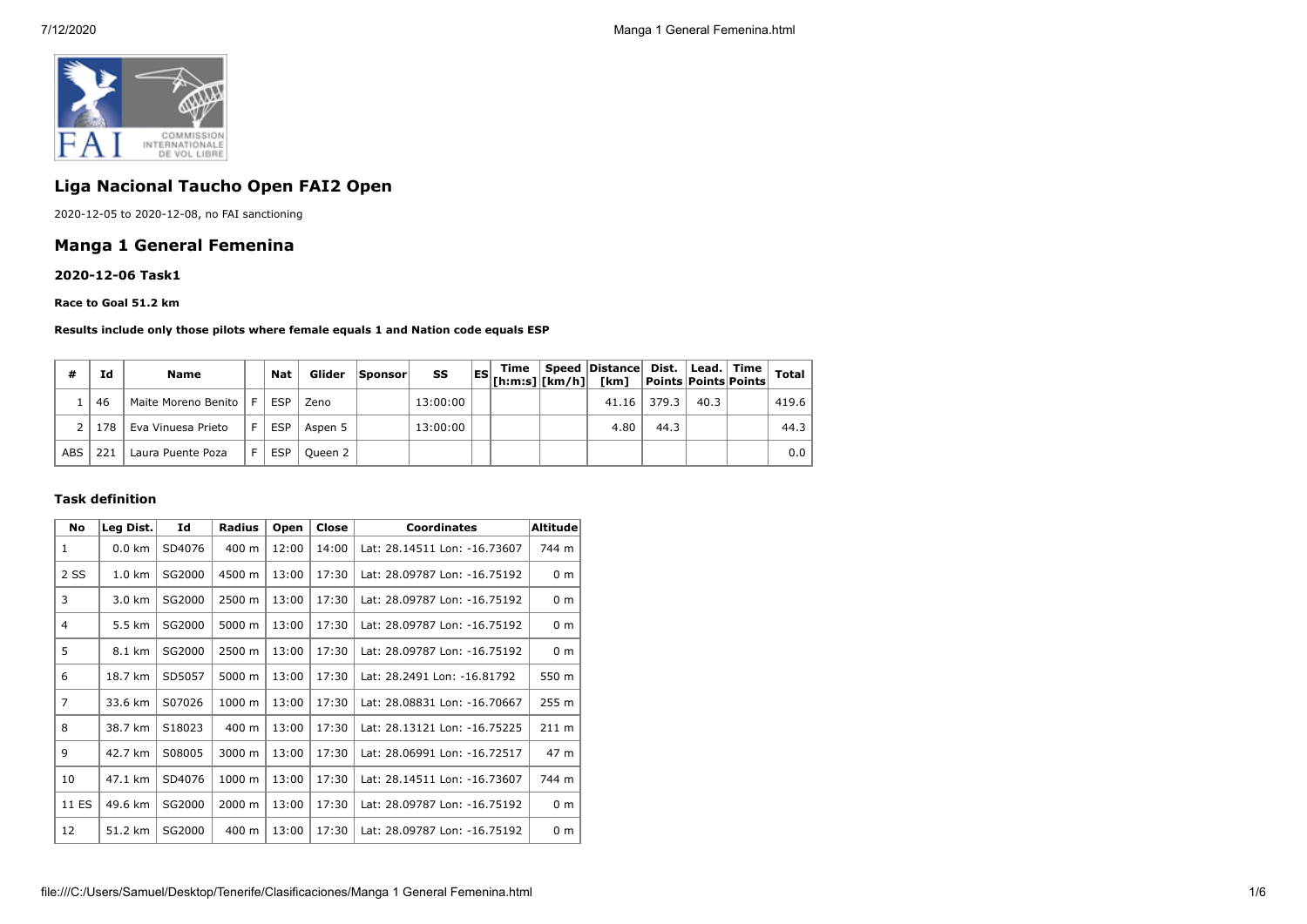7/12/2020 Manga 1 General Femenina.html

#### **Notes**

| Ιd | Name                              | <b>Note</b> |  |  |
|----|-----------------------------------|-------------|--|--|
|    | 221   Laura Puente Poza   Ausente |             |  |  |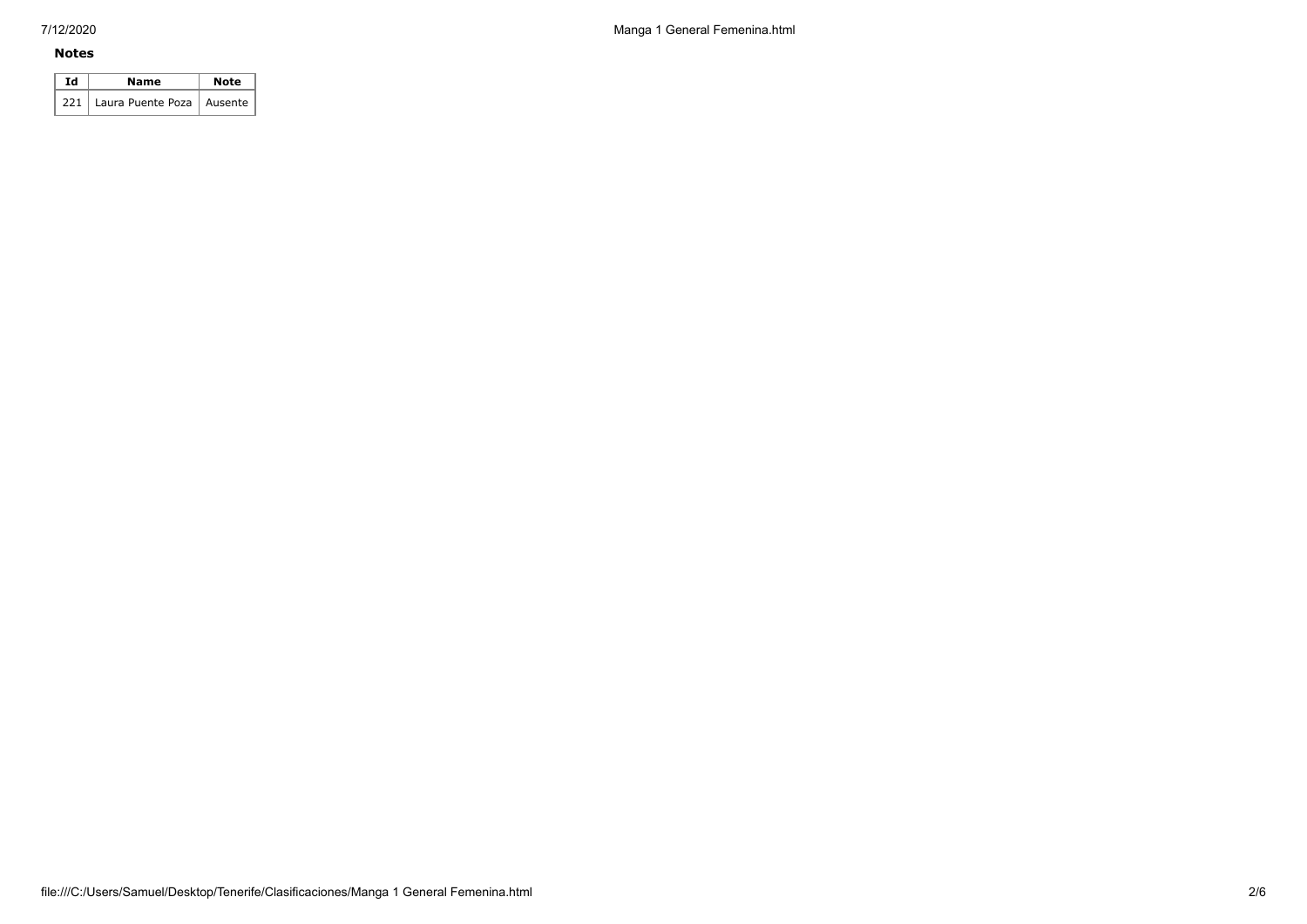**Pilots not yet processed (NYP)**

**Id Name**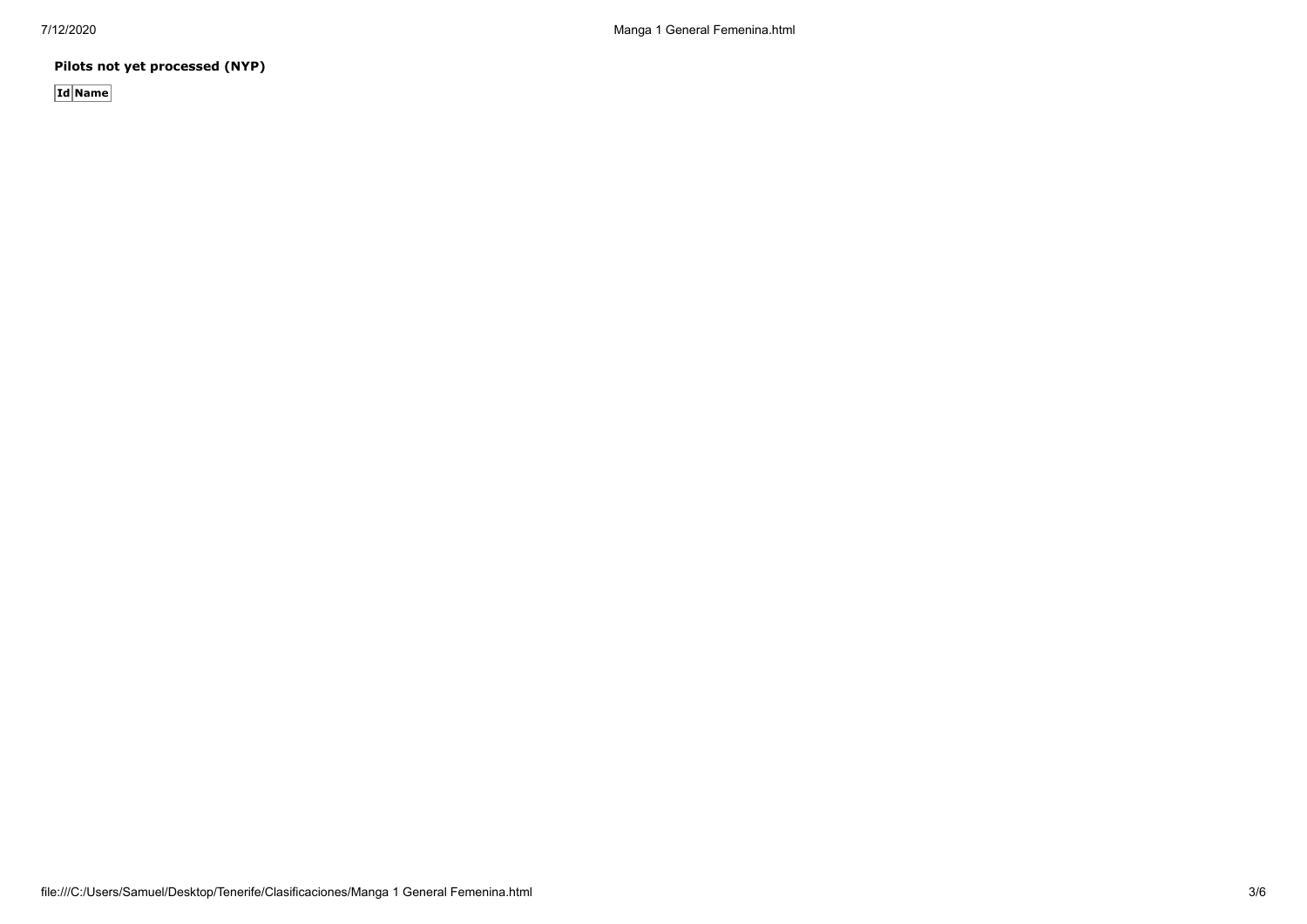#### **Task statistics**

| param                           | value                |
|---------------------------------|----------------------|
| ss distance                     | 48.45                |
| task distance                   | 51.212               |
| launch_to_ess_distance          | 49.612               |
| no_of_pilots_present            | 98                   |
| no_of_pilots_flying             | 98                   |
| no_of_pilots_lo                 | 74                   |
| no_of_pilots_reaching_nom_dist  | 26                   |
| no_of_pilots_reaching_es        | 24                   |
| no_of_pilots_reaching_goal      | 24                   |
| sum_flown_distance              | 2211.362             |
| best dist                       | 51.212               |
| best_time                       | 2.1375               |
| worst_time                      | 2.5086               |
| qnh_setting                     | 1013.25              |
| no_of_pilots_in_competition     | 100                  |
| no of pilots landed before stop | 0                    |
| sum_dist_over_min               | 1824.138             |
| sum_real_dist_over_min          | 1824.138             |
| sum_flown_distances             | 2211.362             |
| best_real_dist                  | 51.212               |
| last start time                 | 2020-12-06T13:00:00Z |
| first_start_time                | 2020-12-06T13:00:00Z |
| first_finish_time               | 2020-12-06T15:08:15Z |
| max_time_to_get_time_points     | 3.5995               |
| goalratio                       | 0.2449               |
| arrival_weight                  | 0                    |
| departure_weight                | 0                    |
| leading_weight                  | 0.162                |
| time_weight                     | 0.2919               |
| distance_weight                 | 0.5461               |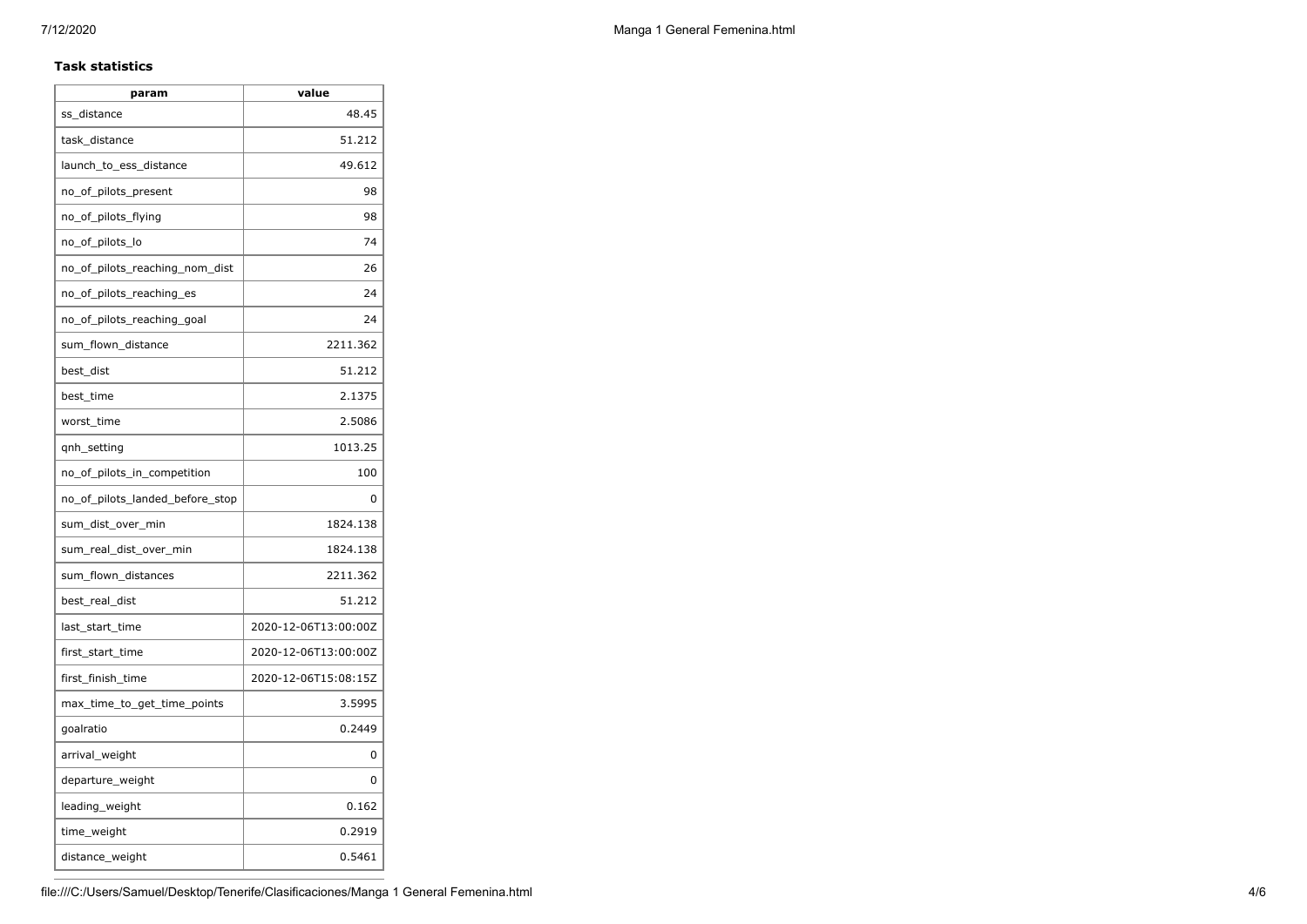| param                        | value    |
|------------------------------|----------|
| smallest_leading_coefficient | 1.5618   |
| available_points_distance    | 471.9289 |
| available_points_time        | 252.1932 |
| available_points_departure   | O        |
| available points leading     | 139.9854 |
| available_points_arrival     | 0        |
| time_validity                | 1        |
| launch_validity              | 1        |
| distance_validity            | 0.8641   |
| stop_validity                | 1        |
| day_quality                  | 0.8641   |
| ftv_day_validity             | 0.8594   |
| time_points_stop_correction  | ŋ        |

## **Scoring formula settings**

| param                                        | value    |
|----------------------------------------------|----------|
| id                                           | GAP2020  |
| use_distance_points                          | 1        |
| use_time_points                              | 1        |
| use_departure_points                         | 0        |
| use_leading_points                           | 1        |
| use_arrival_position_points                  | 0        |
| use_arrival_time_points                      | 0        |
| time points if not in goal                   | $\Omega$ |
| jump_the_gun_factor                          | 0        |
| jump_the_gun_max                             | 0        |
| use 1000 points for max day quality          | 0        |
| normalize_1000_before_day_quality            | 0        |
| time_validity_based_on_pilot_with_speed_rank | 1        |
| bonus_gr                                     | 4        |
| no_pilots_in_goal_factor                     | 0.8      |
| task_stopped_factor                          | 0.7      |